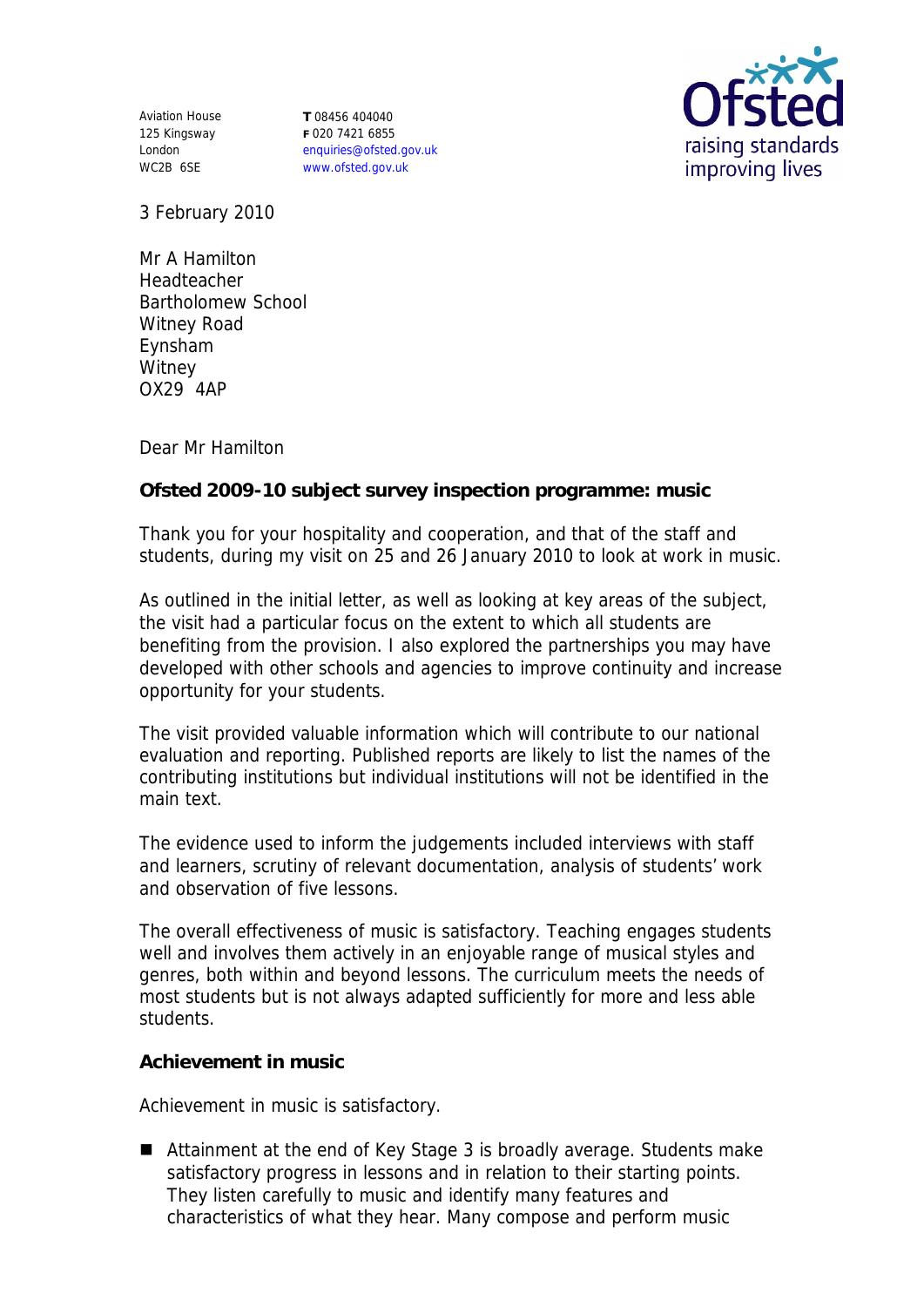effectively, although not all have developed sufficient skills to be able to achieve all the aims of the tasks set.

- The proportion of students taking music in Key Stage 4 in recent years has been small. Although there has been some variation from year to year, results in most years have been above national averages. The school's analysis identifies that almost all of the small number of students studying music in Year 11 are on track to achieve well in the GCSE examination.
- A good number of students are involved in vocal or instrumental lessons and extra-curricular activities, which they enjoy and appreciate, and where they achieve well. Students have positive attitudes to music, cooperate with each other very effectively and enjoy their lessons.
- The number of students taking music at A level is small. Students make satisfactory progress and results are broadly in line with national averages. Students in the sixth form help with concerts and other musical events and a few help to coach younger students in musical activities.

## **Quality of teaching in music**

The quality of teaching in music is satisfactory.

- Good working relationships between teachers and students help to ensure a positive climate for learning. Teachers' strong subject knowledge is often used effectively, for example to ask probing questions, to select music for listening and to provide helpful feedback. Students' musical understanding is developed well through listening to contrasting pieces where they identify the key features of music from different styles or periods.
- Lesson planning in Key Stage 3 identifies clearly what students are intended to learn. Activities chosen often enable students to make good progress. However, in a small minority of cases, they are not well matched to the needs of less or more able students.
- $\blacksquare$  Teaching is most effective when the focus of the lesson is on critical listening and active involvement in music-making. It is less effective when there is too much teacher talk or when explanations are over complex. Feedback to students helps them to improve their work but the information gathered is not always used effectively to modify the lesson in order to maximise students' understanding.
- Satisfactory use is made of information and communication technology (ICT) to support students' composing in Key Stage 4 and the sixth form. The school recognises that the use of ICT in Key Stage 3 needs further development and has plans in place to tackle this. Little use is made of recordings of students' work to celebrate achievement, provide a stimulus for new work or to develop students' self-assessment and listening skills.

**Quality of the curriculum in music**

The quality of the curriculum in music is satisfactory.

■ The scheme of work for Key Stage 3 includes a satisfactory range of musical styles and genres. The scheme includes planned opportunities for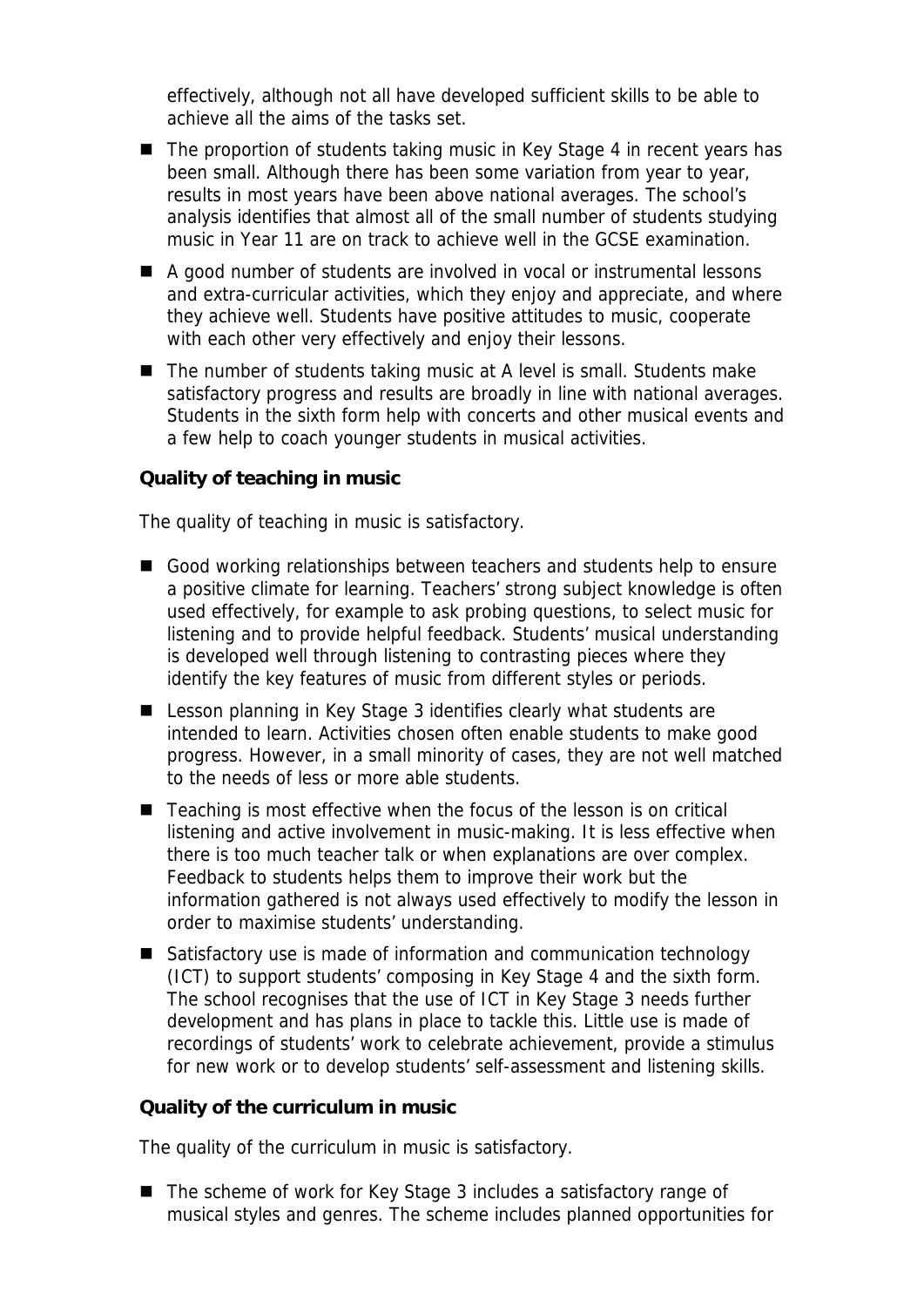singing but does not explicitly identify how singing, including singing in parts, is to be developed progressively throughout Key Stage 3.

- The scheme includes detailed planning for lessons and identifies what most students are expected to achieve by the end of each module. However, it does not define clearly what students of differing prior attainment are expected to achieve by the end of each module or identify how work might be differentiated or extended for more and less able students.
- Opportunities provided beyond the classroom include a good range of instrumental and vocal lessons. Further opportunities are provided for students through a satisfactory range of extra-curricular activities, although many more girls than boys are involved in these.
- Accommodation for music is good and is used well. Resources for music, especially computers and recording studio facilities, are being improved and the school has identified ways in which the use of ICT will be developed further in Key Stage 3.

**Effectiveness of leadership and management in music**

The effectiveness of the leadership and management in music is satisfactory.

- You provide good support for music, especially within the context of the small subject team. In raising the profile of music and in increasing students' involvement, the subject leader has focused recently on increasing the range of activities beyond the classroom. This is having a positive impact on students' involvement.
- $\blacksquare$  The school has good systems to monitor the quality of its provision and uses the findings of its self-evaluation to identify where further developments or support are needed. Feedback from students is collected and used well as part of the process of identifying areas for development**.**
- $\blacksquare$  The school has rightly identified, as a key priority, the further development of the curriculum in Key Stage 3, in order to raise achievement and to encourage more students to be involved in music at GCSE and A level.

## **Subject issue: inclusion**

Students from most groups in the school are involved in extra-curricular activities and instrumental or vocal lessons and overall numbers are high. The proportion of girls involved is significantly higher than boys, although as many boys as girls are involved in GCSE or A-level courses. Relatively few students who are entitled to free school meals are involved in extra-curricular activities.

## **Subject issue: partnerships**

The school has well-established partnerships with the local authority music service and with other agencies and musicians. These include projects that involve music in cross-curricular initiatives with other arts subjects and mathematics, which help to develop greater coherence in the school's curriculum as a whole. The school also has good and developing links with its